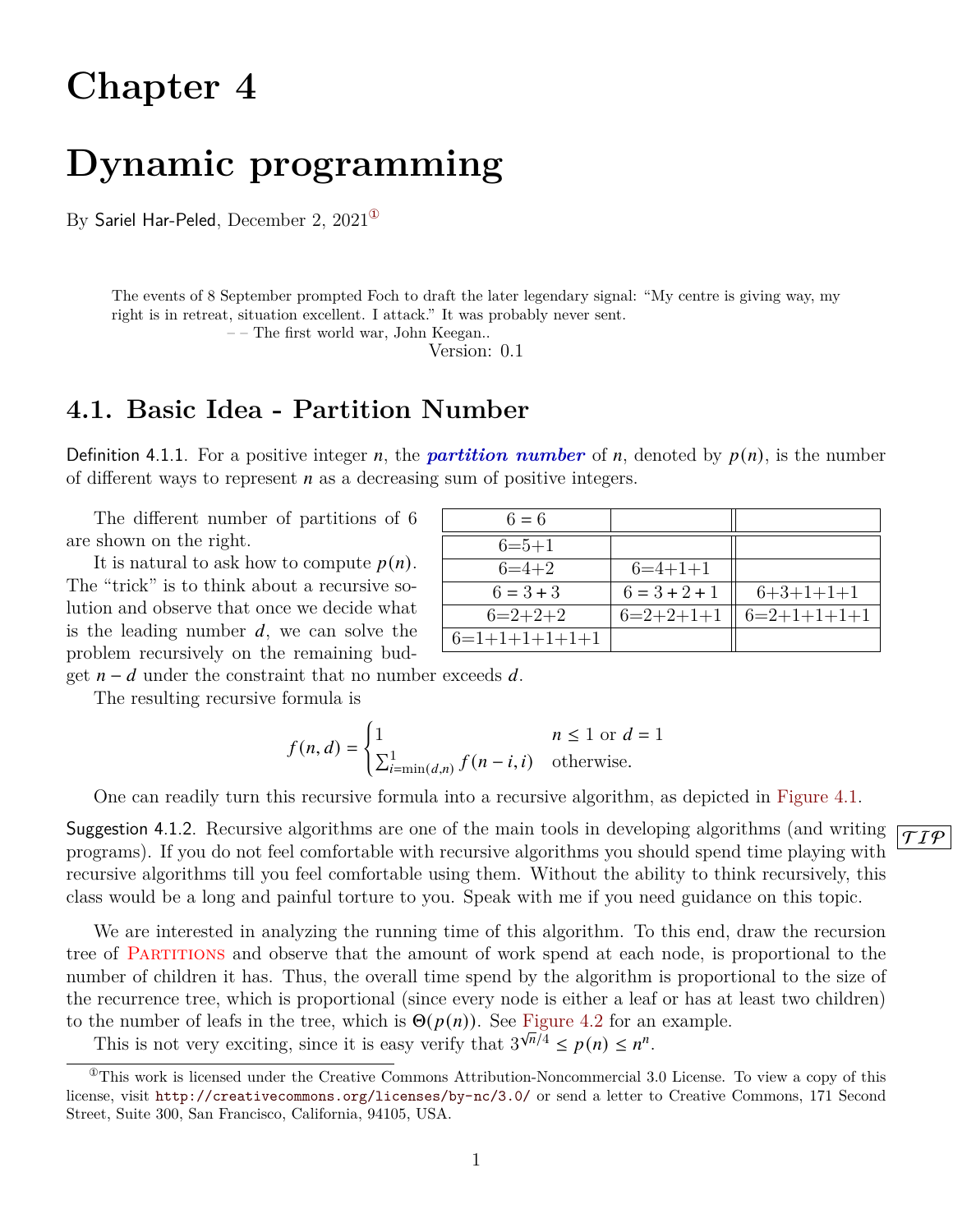<span id="page-1-0"></span>

Figure 4.1: Recursive algorithm for computing partition number.

<span id="page-1-1"></span>

Figure 4.2: The recursion tree of Partitions(8).

**Exercise 4.1.3.** *Prove the above bounds on*  $p(n)$  *(or better bounds).* 

Suggestion 4.1.4. Exercises in the class notes are a natural easy questions for inclusions in exams. You  $\sqrt{TT\phi}$ probably want to spend time doing them.

Hardy and Ramanujan (in 1918) showed that  $p(n) \approx \frac{e^{\pi \sqrt{n}}}{2}$  $\sqrt{2n/3}$ 4 √ 3 (which I am sure was your first guess). It is natural to ask, if there is a faster algorithm. Or more specifically, why is the algorithm Partitions so slowwwwwwwwwwwwwwwwww.? The answer is that during the computation of Partitions $(n)$  the function PartitionsI( $num, max\_digit$ ) is called a lot of times with the *same* parameters.

2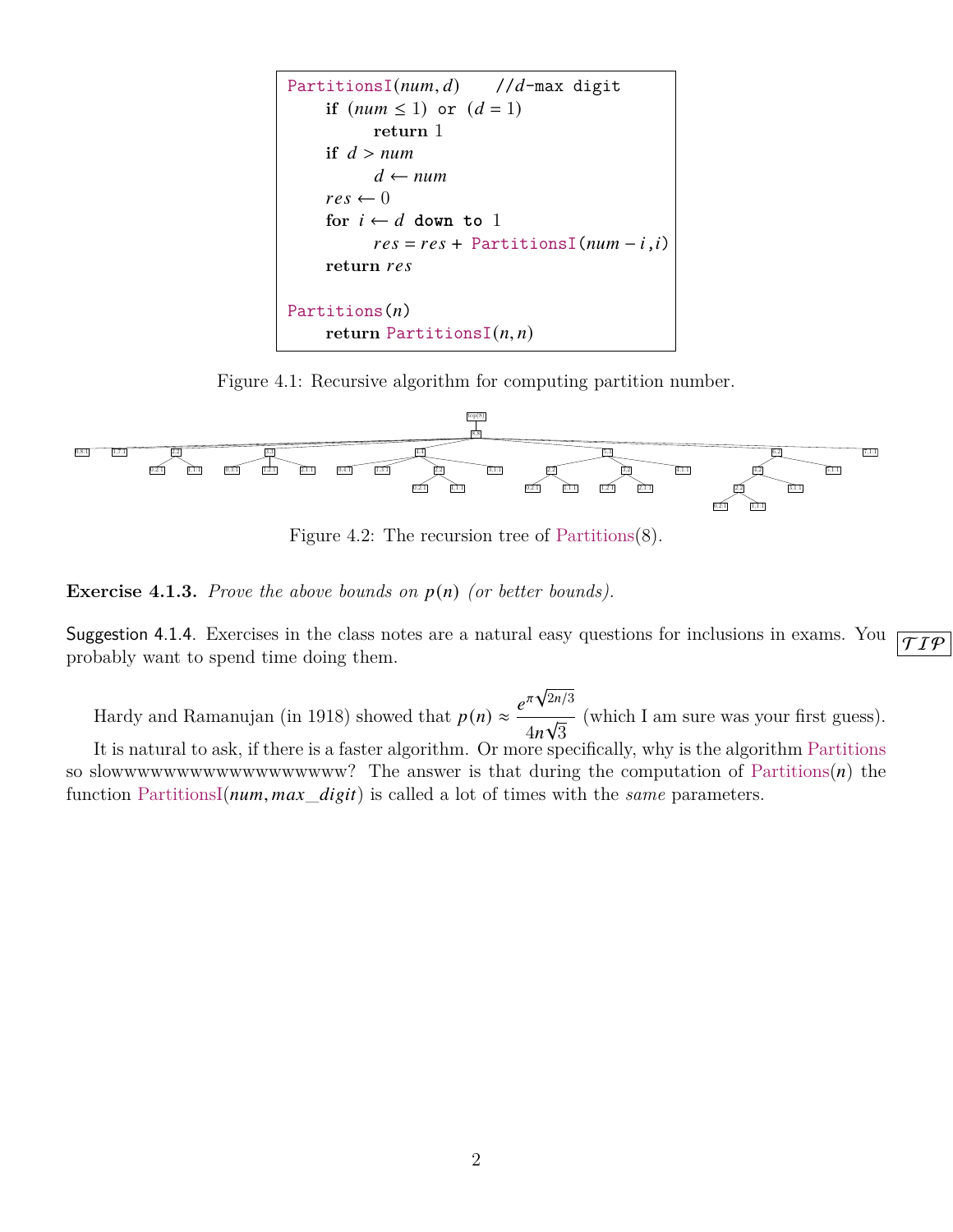An easy way to overcome this problem is cache the results of PartitionsI using a hash table.[②](#page-2-0) Whenever PartitionsI is being called, it checks in a cache table if it already computed the value of the function for this parameters, and if so it returns the result. Otherwise, it computes the value of the function and before returning the value, it stores it in the cache. This simple (but powerful) idea is known as *memoization*.

What is the running time of Partition SC? Analyzing recursive algorithm that have been transformed by memoization are usually analyzed as follows: (i) bound the number of values stored in the hash table, and (ii) bound the amount of work involved in storing one value into the hash table (ignoring recursive calls).

PartitionsI\_C(num, max\_digit)  
\nif (num ≤ 1) or (max\_digit = 1)  
\nreturn 1  
\nif max\_digit > num  
\n 
$$
d \leftarrow num
$$
  
\nif (num, max\_digit) in cache  
\n return cache((num, max\_digit))  
\n res ← 0  
\nfor  $i \leftarrow max_digit$  down to 1 do  
\n res += PartitionsI\_C(num - i, i)  
\n cache((num, max\_digit)) ← res  
\n return res  
\n

\nPartitions\_C(n)  
\nreturn Partitions\_C(n, n)

Here is the argument in this case:

- (A) If a call to PartitionsI\_C takes (by itself) more than constant time, then this call performs a store in the cache.
- (B) Number of store operations in the cache is  $O(n^2)$ , since this is the number of different entries stored in the cache. Indeed, for Partitions  $C(num, max\_digit)$ , the parameters num and max digit are both integers in the range  $1, \ldots, n$ .
- (C) We charge the work in the loop to the resulting store. The work in the loop is at most  $O(n)$  time (since *max* digit  $\leq n$ ).
- (D) As such, the overall running time of PartitionS\_C(n) is  $O(n^2) \times O(n) = O(n^3)$ .

Note, that this analysis is naive but it would be sufficient for our purposes (verify that the bound of  $O(n^3)$  on the running time is tight in this case).

#### **4.1.1. A Short sermon on memoization**

This idea of memoization is generic and nevertheless very useful. To recap, it works by taking a recursive function and caching the results as the computations goes on. Before trying to compute a value, check if it was already computed and if it is already stored in the cache. If so, return result from the cache. If it is not in the cache, compute it and store it in the cache (for the time being, you can think about the cache as being a hash table).

- **When does it work:** There is a lot of inefficiency in the computation of the recursive function because the same call is being performed repeatedly.
- **When it does NOT work:**
	- (A) The number of different recursive function calls (i.e., the different values of the parameters in the recursive call) is "large".
	- (B) When the function has side effects.

<span id="page-2-0"></span><sup>&</sup>lt;sup>2</sup>Throughout the course, we will assume that a hash table operation can be done in constant time. This is a reasonable tidbit assumption using randomization and perfect hashing.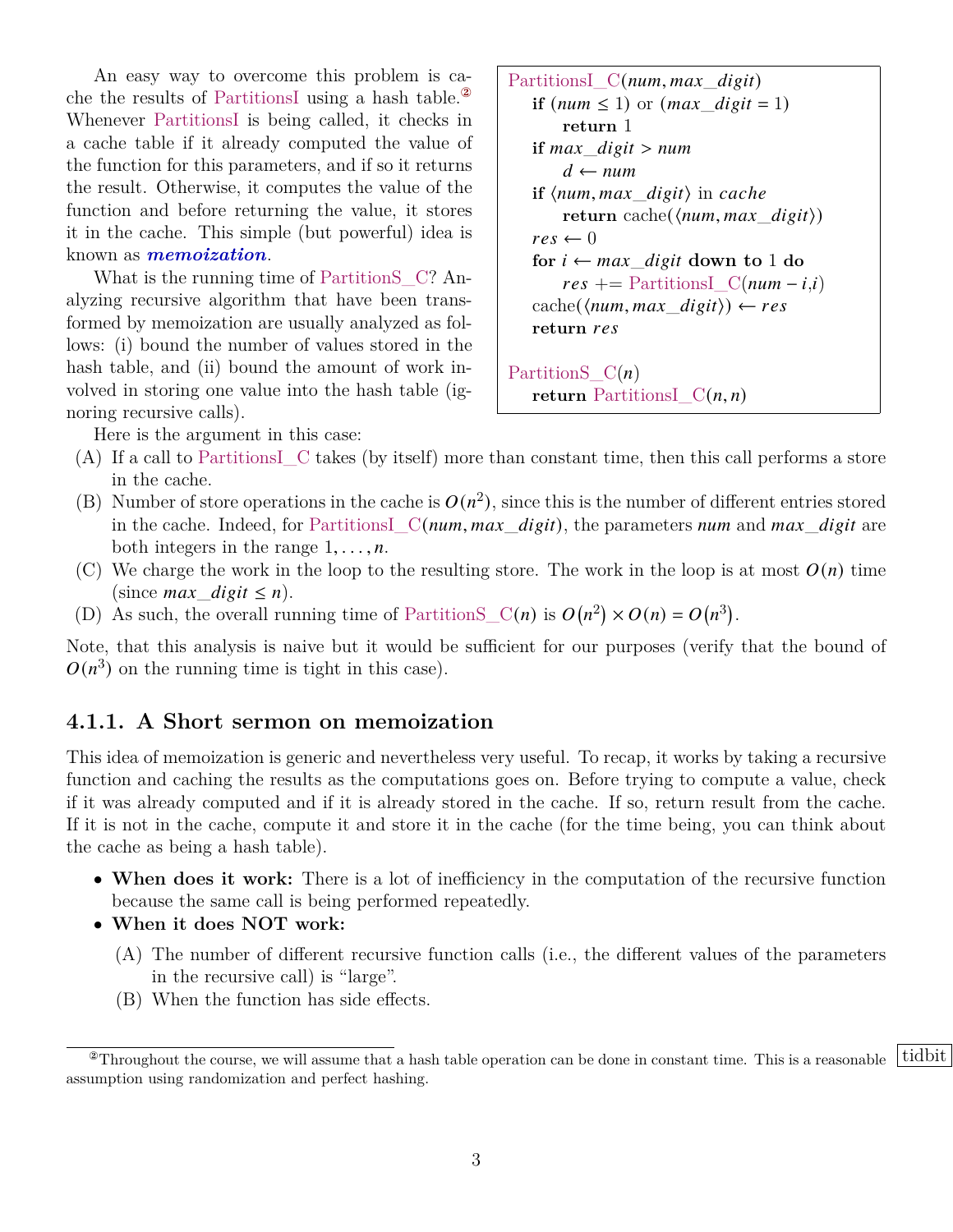Tidbit 4.1.5. Some functional programming languages allow one to take a recursive function  $f(\cdot)$  that you already implemented and give you a memorized version  $f'(\cdot)$  of this function without the programmer doing any extra work. For a nice description of how to implement it in Scheme see [\[ASS96\]](#page-14-0).

It is natural to ask if we can do better than just using caching? As usual in life – more pain, more gain. Indeed, in a lot of cases we can analyze the recursive calls, and store them directly in an (sometime multi-dimensional) array. This gets rid of the recursion (which used to be an important thing long time ago when memory, used by the stack, was a truly limited resource, but it is less important nowadays) which usually yields a slight improvement in performance in the real world.

This technique is known as *dynamic programming*[③](#page-3-0). We can sometime save space and improve running time in dynamic programming over memoization.

#### **Dynamic programming made easy:**

- (A) Solve the problem using recursion easy (?).
- (B) Modify the recursive program so that it caches the results.
- (C) Dynamic programming: Modify the cache into an array.

## **4.2. Example – Fibonacci numbers**

Let us revisit the classical problem of computing Fibonacci numbers.

#### **4.2.1. Why, where, and when?**

To remind the reader, in the Fibonacci sequence, the first two numbers  $F_0 = 0$  and  $F_1 = 1$ , and  $F_i = F_{i-1} + F_{i-2}$ , for  $i > 1$ . This sequence was discovered independently in several places and times. From Wikipedia:

"The Fibonacci sequence appears in Indian mathematics, in connection with Sanskrit prosody. In the Sanskrit oral tradition, there was much emphasis on how long (L) syllables mix with the short (S), and counting the different patterns of L and S within a given fixed length results in the Fibonacci numbers; the number of patterns that are  $m$  short syllables long is the Fibonacci number  $F_{m+1}$ ."

(To see that, imagine that a long syllable is equivalent in length to two short syllables.) Surprisingly, the credit for this formalization goes back more than 2000 years (!)

Fibonacci was a decent mathematician (1170—1250 AD), and his most significant and lasting contribution was spreading the Hindu-Arabic numerical system (i.e., zero) in Europe. He was the son of a rich merchant that spend much time growing up in Algiers, where he learned the decimal notation system. He traveled throughout the Mediterranean world to study mathematics. When he came back to Italy he published a sequence of books (the first one "Liber Abaci" contained the description of the decimal notations system). In this book, he also posed the following problem:

Consider a rabbit population, assuming that: A newly born pair of rabbits, one male, one female, are put in a field; rabbits are able to mate at the age of one month so that at the end of its second month a female can produce another pair of rabbits; rabbits never die

<span id="page-3-0"></span><sup>&</sup>lt;sup>3</sup>As usual in life, it is not dynamic, it is not programming, and its hardly a technique. To overcome this, most texts find creative ways to present this topic in the most opaque way possible.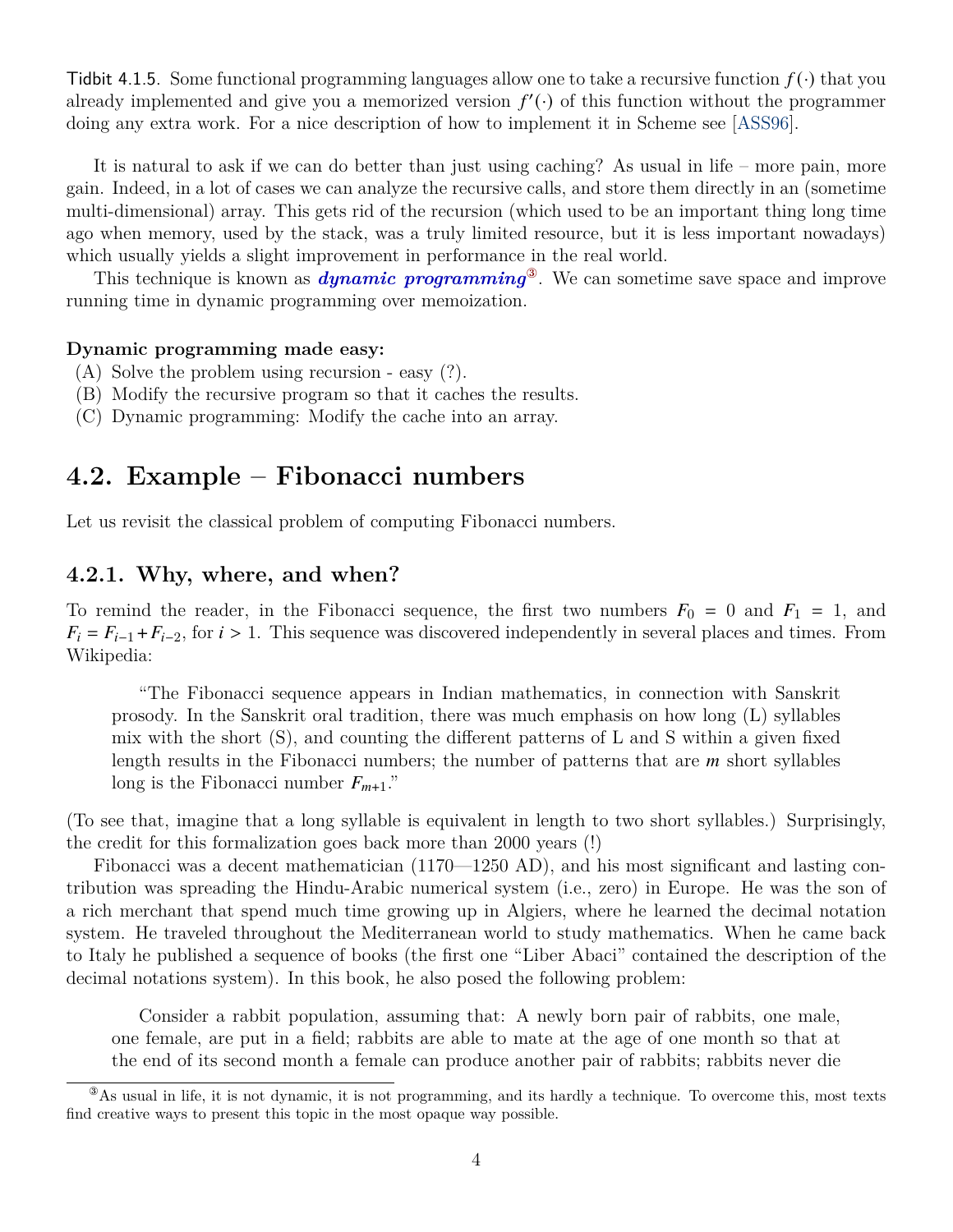<span id="page-4-0"></span> $FibDP(n)$ **if**  $n \leq 1$ **return** 1 **if**  $F[n]$  initialized **return**  $F[n]$  $F[n] \leftarrow$ FibDP $(n-1)$ +FibDP $(n-2)$ return  $F[n]$ Figure 4.3

and a mating pair always produces one new pair (one male, one female) every month from the second month on. The puzzle that Fibonacci posed was: how many pairs will there be in one year?

(The above is largely based on Wikipedia.)

#### **4.2.2. Computing Fibonacci numbers**

The recursive function for computing Fibonacci numbers is depicted on the right. As before, the running time of FibR(n) is proportional to  $O(F_n)$ , where  $F_n$  is the *n*th Fibonacci number. It is known that

$$
F_n = \frac{1}{\sqrt{5}} \left[ \left( \frac{1 + \sqrt{5}}{2} \right)^n + \left( \frac{1 - \sqrt{5}}{2} \right)^n \right] = \Theta(\phi^n),
$$

 $FibR(n)$ if  $n = 0$ **return** 1 if  $n = 1$ **return** 1 **return**  $FibR(n-1) + FibR(n-2)$ 

where  $\phi = \frac{1+\sqrt{5}}{2}$  $\frac{\mathsf{V}5}{2}$ .

We can now use memoization, and with a bit of care, it is easy enough to come up with the dynamic programming version of this procedure, see FibDP in [Figure 4.3.](#page-4-0) Clearly, the running time of  $FibDP(n)$ is linear (i.e.,  $O(n)$ ).

A careful inspection of FibDP exposes the fact that it fills the array  $F[\ldots]$  from left to right. In particular, it only requires the last two numbers in the array.

As such, we can get rid of the array all together, and reduce space needed to  $O(1)$ : This is a phenomena that is quite common in dynamic programming: By carefully inspecting the way the array/table is being filled, sometime one can save space by being careful about the implementation.

The running time of FibI is identical to the running time of FibDP. Can we do better?

Surprisingly, the answer is yes, to this end observe that

$$
\left(\begin{array}{c} y \\ x+y \end{array}\right) = \left(\begin{array}{cc} 0 & 1 \\ 1 & 1 \end{array}\right) \left(\begin{array}{c} x \\ y \end{array}\right)
$$

As such,

$$
\begin{pmatrix} F_{n-1} \\ F_n \end{pmatrix} = \begin{pmatrix} 0 & 1 \\ 1 & 1 \end{pmatrix} \begin{pmatrix} F_{n-2} \\ F_{n-1} \end{pmatrix} = \begin{pmatrix} 0 & 1 \\ 1 & 1 \end{pmatrix}^2 \begin{pmatrix} F_{n-3} \\ F_{n-2} \end{pmatrix} = \begin{pmatrix} 0 & 1 \\ 1 & 1 \end{pmatrix}^{n-3} \begin{pmatrix} F_2 \\ F_1 \end{pmatrix}.
$$

5

.

 $FibI(n)$  $prev \leftarrow 0, curr \leftarrow 1$ for  $i = 1$  to  $n$  do  $next \leftarrow curr + prev$  $prev \leftarrow curr$  $curr \leftarrow next$ **return**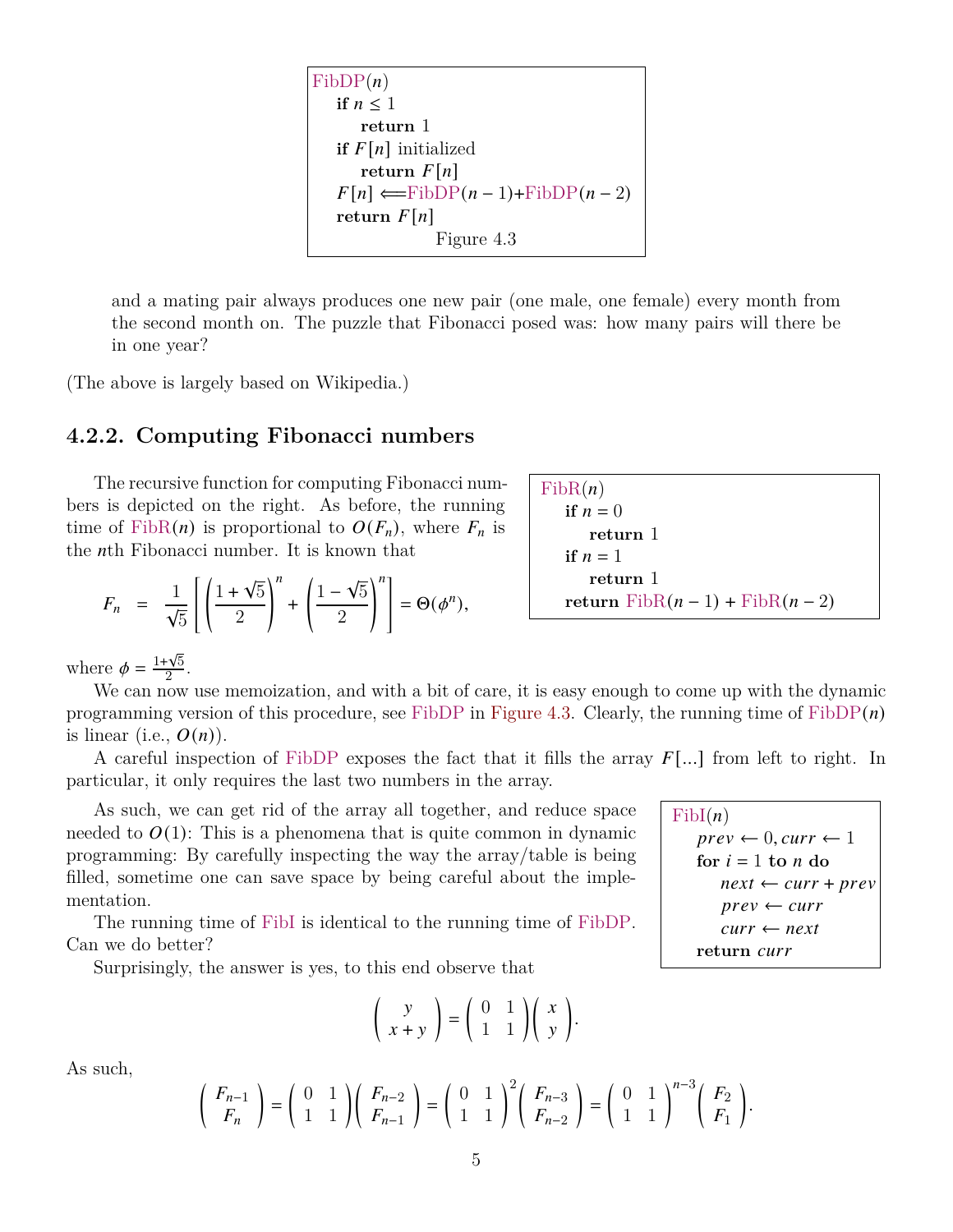Thus, computing the *n*th Fibonacci number can be done by comput-

ing  $\begin{pmatrix} 0 & 1 \\ 1 & 1 \end{pmatrix}^{n-3}$ .

How to this quickly? Well, we know that  $a*b*c =$  $(a*b)*c = a*(b*c)^{\circledast}$ , as such one can compute  $a^n$  by repeated squaring, see pseudo-code on the right. The running time of FastExp is  $O(\log n)$  as can be easily verified. Thus, we can compute in  $F_n$  in  $O(\log n)$  time.

But, something is very strange. Observe that  $F_n$  has  $\approx \log_{10} 1.68...^n = \Theta(n)$  digits. How can we compute a number that is that large in logarithmic time? Well, we assumed that the time to handle a number is  $O(1)$ independent of its size. This is not true in practice if the

```
FastExp(a, n)if n = 0 then
          return 1
     if n = 1 then
          return 
     if n is even then
          \textbf{return} \;\; (FastExp(a, n/2))^2else
          \textbf{return} \ \ a * \big(\text{FastExp}\big(a, \tfrac{n-1}{2}\big)\big)^2
```
numbers are large. Naturally, one has to be very careful with such assumptions.

## **4.3. Dynamic programming – a quick introduction**

Consider some optimization problem. For specificity consider the problem of given a directed graph G with positive weights on the edges, and you would like to compute the shortest walk from  $s$  to  $t$  in  $\overline{G}$ , that visits some k special vertices  $u_1, \ldots, u_k$ . Let refer to this as the Visit k vertices problem.

Remark 4.3.1 (Motivation). Think about being a traveler that would like to visit some  $k$  sites of interest while minimizing your travel cost. This problem is as hard as  $\mathsf{TSP}$  (so we have to continue with caution), but it should be solvable easily for  $k$  small, right?

How to solve this problem? The naive solution is to try and use the shortest path algorithm, but it is easy to see that this is not going to work, because the optimal solution might be quite long, and might involve revisiting some vertices many times (i.e. hubs). We need to come up with a subproblem that is well defined by few parameters, and if we can solve the subproblem then we can solve the original problem. Coming up with the right subproblem to solve for, is the main challenge and could be quite hard. Usually, we look for a property of the optimal solution that any part of it must have.

For example, consider the optimal solution  $\pi$ . It visit  $u_1$  at some point. So lets break it into two parts – the part that goes from s to  $u_1$  (denoted by  $\pi_1$ ), and the part that goes from  $u_1$  to t. Let  $U_1$  be set of all the sites of interest that  $\pi_1$  visits (in its interior), and let  $U_2$  be the set of all sites that  $\pi_2$  visit. Clearly,  $\pi_1$  must be the shortest path from s to  $u_1$  that visits in its interior all the sites of  $U_1$ . Similarly,  $\pi_2$  must be the shortest path between  $u_1$  and t that visits all the sites of  $U_2$  in its interior. Namely, we found a way to break up the optimal solution into two subproblems that are smaller. Formally, let  $U = \{u_1, \ldots, u_k\}$  and observe that  $|U_1| < |U|$  and  $|U_2| < |U|$ . In particular, let  $f(X, u, v)$  be the price of the shortest path between u and v that visits all the sites of X on the way. Let  $d(u, v)$  denote the shortest path between  $u$  and  $v$ . We have the following recursive formula

$$
f(X, u, v) = \begin{cases} d(u, v) & |X| = \emptyset \\ \min_{x \in X} \min_{Y \subseteq X \setminus \{x, u, v\}} \Big( f(Y, u, x) + f(X \setminus (Y \cup \{x, u, v\}), x, v) \Big) & \text{otherwise.} \end{cases}
$$

<span id="page-5-0"></span> $^\circledR$  Associativity of multiplication...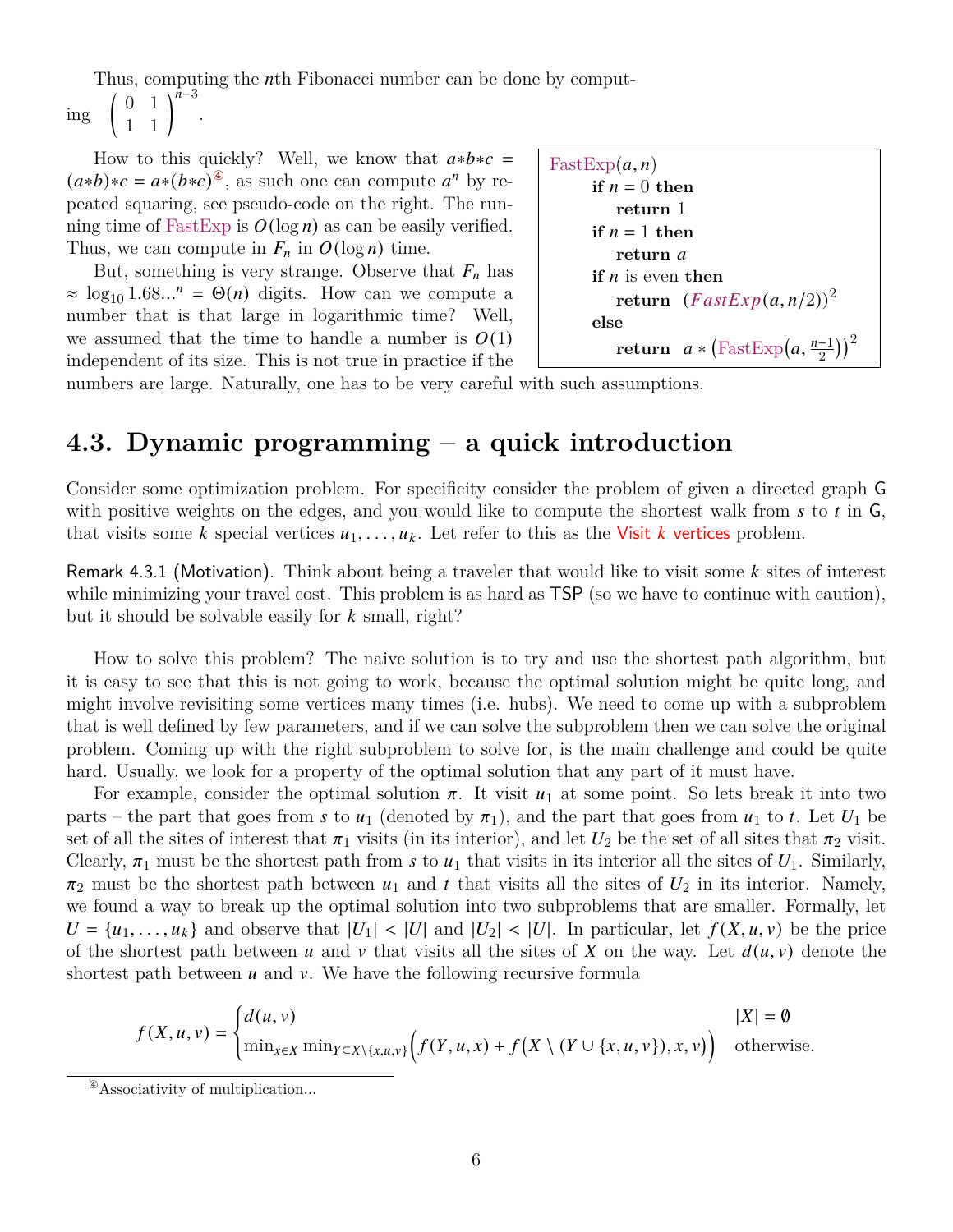This formula makes sense, but we need to make sure that it indeed makes progress. To this end, observe that if we compute  $f(X, u, v)$  using this formula, and  $t = |X|$ , then in the recursive calls, we have

 $\forall Y \subseteq X \setminus \{x, u, v\} : |Y| < t$  and  $|X \setminus (Y \cup \{x, u, v\})| < t$ .

Thus, we indeed make progress in this recursive formula. To spell things even further, consider each recursive call as a configuration defined by its parameters. Clearly, we have  $2^k n^2$  different configurations. We put a directed edge between a configuration  $(X, u, v)$  and  $(X', u', v')$  if computing  $f(X, u, v)$  might directly require computing  $f(X', u', v')$ . This is a dependency graph telling us what we have to compute first. Since  $|X'| < |X|$ , it must be that the dependency graph is a DAG.

The next observation is that when we compute the value of  $f(X, u, v)$  we can just remember this value for future usage, if this specific call is ever made again. This can be done using some kind of table – either an appropriate array or a hash table. This simple idea is crucial as it immediately speeds up things – it is known as *memoization*.

Computing  $f(U, s, t)$  recursively with memoization is a *dynamic programming* solution to the problem. The running time analysis is somewhat counter intuitive – we compute how many distinct recursive calls are there (because we will explicitly compute each of them exactly once), and for each one of them, we compute how much time we spend directly on this call. There are  $2^k n^2$  distinct recursive calls, and each one of them performs at most  $2 \cdot k2^{k-1}$  recursive calls, which takes  $O(2k2^{k-1})$  to compute. We conclude that the overall running time is

$$
O\Big(2^kn^2\cdot 2k2^{k-1}\Big)=O\Big(2^{2k}n^2\Big).
$$

We also have to add the preprocessing time We precompute  $d(u, v)$  for all vertices in the graph. This can be done naively by running Dijkstra *n* times (here  $n = |V(G)|$  and  $m = |E(G)|$ ). This takes  $O(n(n \log n +$  $(m)$ ) time. Overall, the running time of the algorithm is

$$
O\left(2^{2k}n^2 + n^2\log n + nm\right).
$$

There are a lot of low level details that are yet to be resolved:

- (A) How exactly do we store the values of  $f(X, u, v)$ ? Especially if want to avoid hashing?
- (B) How one can avoid the recursion, and turn this into iterative algorithm? In most cases iterative algorithms are more efficient in practice.
- (C) Can one use less space for the memoization.

When you apply the above optimizations you would get the "classical" dynamic programming solution for the optimization problem.

Remark 4.3.2. The above solution is not even remotely the most efficient way to solve this specific problem. Think about how to improve the running time of the above algorithm.

### **4.4. Edit Distance**

We are given two strings  $A$  and  $B$ , and we want to know how close the two strings are too each other. Namely, how many edit operations one has to make to turn the string  $\vec{A}$  into  $\vec{B}$ ?

We allow the following operations: (i) insert a character, (ii) delete a character, and (iii) replace a character by a different character. Price of each operation is one unit.

For example, consider the strings  $A =$ "har-peled" and  $B =$ "sharp eyed". Their *edit distance* is 4, as can be easily seen.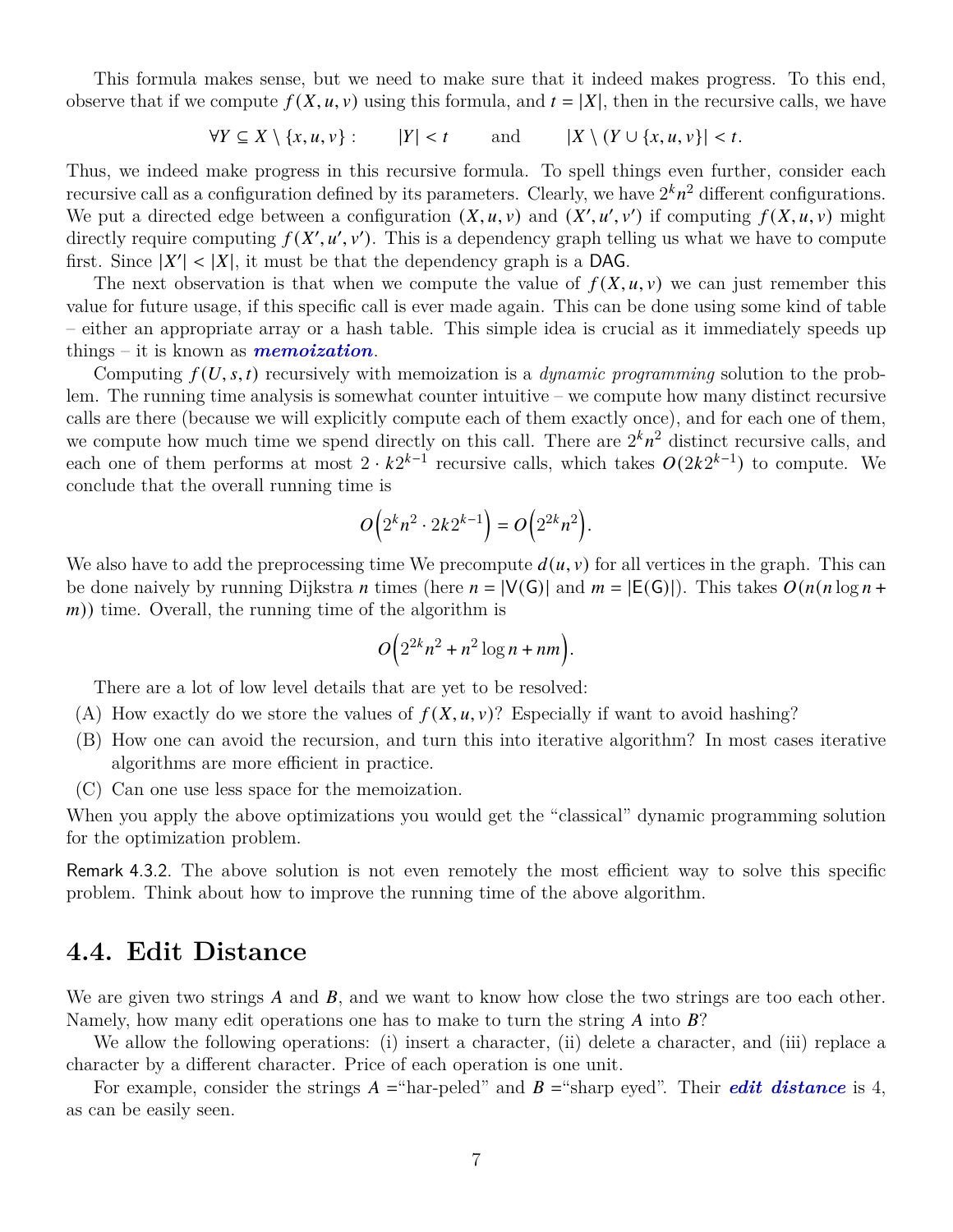<span id="page-7-0"></span>

Figure 4.4: Interpreting edit-distance as a alignment task. Aligning identical characters to each other is free of cost. The price in the above example is 4. There are other ways to get the same edit-distance in this case.

But how do we compute the edit-distance  $(\min \# \text{ of edit operations needed})$ ?

The idea is to list the edit operations from left to right. Then edit distance turns into a an alignment problem. See [Figure 4.4.](#page-7-0)

In particular, the idea of the recursive algorithm is to inspect the last character and decide which of the categories it falls into: insert, delete or ignore. See pseudo-code on the right.

 $ed(A[1..m], B[1..n])$ **if**  $m = 0$  **return**  $n$ **if**  $n = 0$  **return** m  $p_{insert} = ed(A[1..m], B[1..(n-1)]) + 1$  $p_{delete} = \text{ed}(A[1..(m-1)], B[1..n]) + 1$  $p_{r/i} = \text{ed}(A[1..(m-1)], B[1..(n-1)])$ +  $[A[m] \neq B[n]]$  $\textbf{return } \min(p_{insert}, p_{delete}, p_{replace/ignore})$ 

The running time of ed(...)? Clearly exponential, and roughly  $2^{n+m}$ , where  $n+m$  is the size of the input.

So how many **different** recursive calls ed performs? Only: $O(m * n)$  different calls, since the only parameters that matter are  $n$  and  $m$ .

So the natural thing is to introduce memoization. The resulting algorithm edM is depicted on the right. The running time of  $edM(n, m)$  when executed on two strings of length  $n$  and *m* respective is  $O(nm)$ , since there are  $O(nm)$  store operations in the cache, and each store requires  $O(1)$  time (by charging one for each recursive call). Looking on the entry  $T[i, j]$  in the ta-

 $edM(A[1..m], B[1..n])$ **if**  $m = 0$  **return**  $n$ **if**  $n = 0$  **return** m **if**  $T[m, n]$  is initialized **then return**  $T[m, n]$  $p_{insert} = \text{edM}(A[1..m], B[1..(n-1)]) + 1$  $p_{delete} = \text{edM}(A[1..(m-1)], B[1..n]) + 1$  $p_{r/i} = \text{edM}(A[1..(m-1)], B[1..(n-1)]) + [A[m] \neq B[n]]$  $T[m, n] \leftarrow \min(p_{insert}, p_{delete}, p_{replace|ignore})$ return  $T[m, n]$ 

ble, we realize that it depends only on  $T[i-1, j]$ ,  $T[i, j-1]$  and  $T[i-1, j-1]$ . Thus, instead of recursive algorithm, we can fill the table  $T$  row by row, from left to right.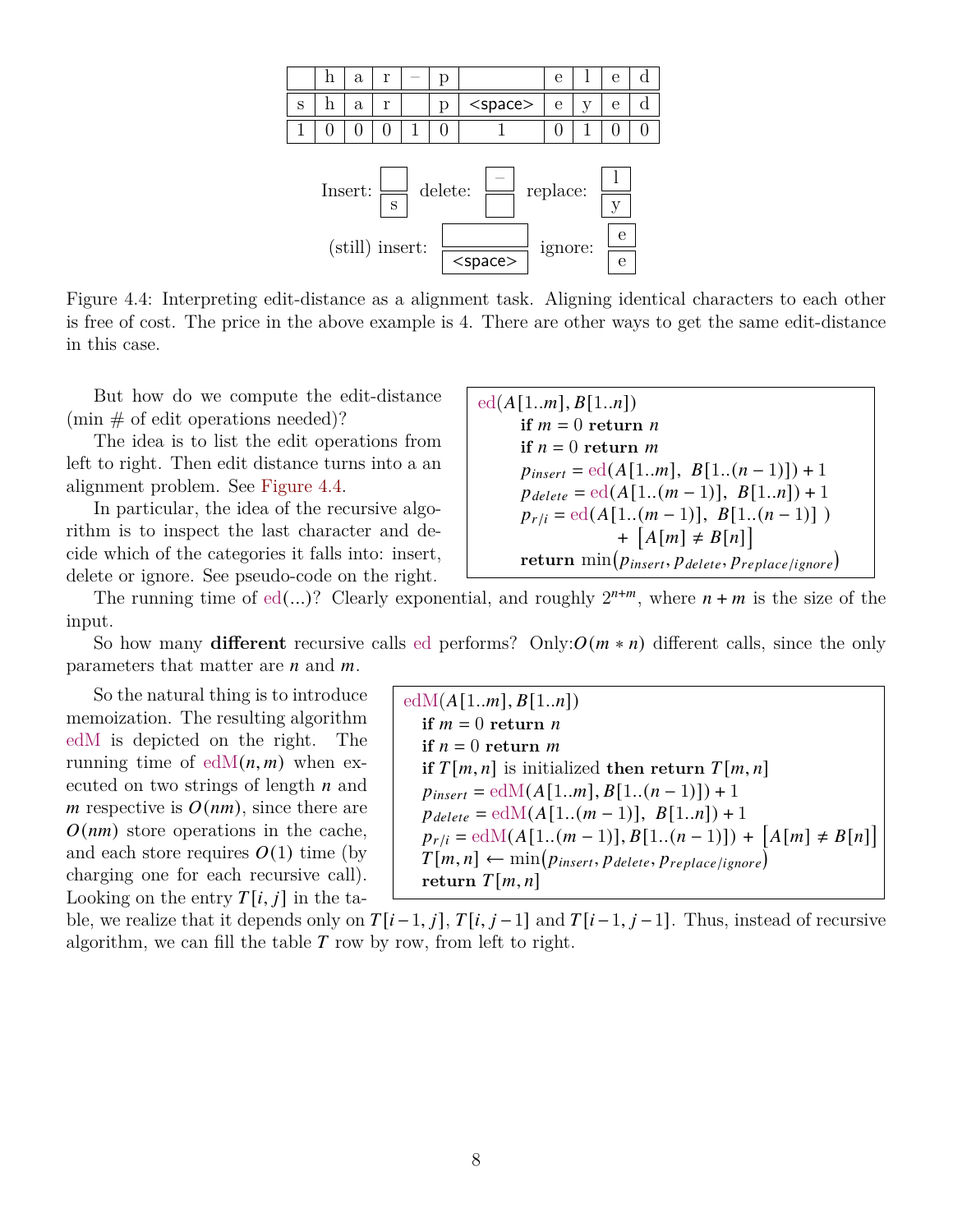<span id="page-8-0"></span>

|               |                |              | A              |                | L              |                             | G               |              | $\Omega$       |                                        | $\mathbf R$    |                  | $\mathbf I$    |              | $\mathbf T$    |                                                    | $\mathbf H$    |                | M              |
|---------------|----------------|--------------|----------------|----------------|----------------|-----------------------------|-----------------|--------------|----------------|----------------------------------------|----------------|------------------|----------------|--------------|----------------|----------------------------------------------------|----------------|----------------|----------------|
|               | $\overline{0}$ | $\leftarrow$ |                | $1 \leftarrow$ |                | $2 \leftarrow 3 \leftarrow$ |                 |              | $\overline{4}$ | $\leftarrow 5 \leftarrow 6 \leftarrow$ |                |                  |                |              |                | $7 \leftarrow 8 \leftarrow$                        |                |                | 9              |
|               |                | $\nearrow$   |                |                |                |                             |                 |              |                |                                        |                |                  |                |              |                |                                                    |                |                |                |
| A             | 1              |              | $\overline{0}$ | $\leftarrow$   | 1              |                             | $\overline{2}$  | $\leftarrow$ | 3              | $\longleftarrow$                       | 4              | $\leftarrow 5$   |                | $\leftarrow$ | 6              | $\leftarrow$                                       |                | $7 \leftarrow$ | 8              |
|               | ↑              |              |                | ⇖              |                |                             |                 |              |                |                                        |                |                  |                |              |                |                                                    |                |                |                |
| $\Gamma$      | $\overline{2}$ |              | 1              |                | $\overline{0}$ | $\leftarrow$                | $\mathbf{1}$    |              | $\overline{2}$ | $\leftarrow$                           | 3              | $\leftarrow$     | 4              | $\leftarrow$ | -5             | $\leftarrow$                                       | 6              |                | $\overline{7}$ |
|               | ↑              |              |                |                |                | $\mathcal{P}$               |                 |              |                |                                        |                |                  |                |              |                |                                                    |                |                |                |
| T             | 3              |              | $\overline{2}$ |                | $\mathbf{1}$   |                             | $\mathbf{1}$    | $\leftarrow$ | 2              | $\leftarrow$ 3                         |                | $\leftarrow$     | $\overline{4}$ |              | $\overline{4}$ | $\leftarrow 5$                                     |                |                | 6              |
|               | ↑              |              | $\uparrow$     |                | $\uparrow$     |                             | $\uparrow$      | ⇖            |                |                                        |                |                  |                |              |                |                                                    |                |                |                |
| $\mathbf R$   | $\overline{4}$ |              | 3              |                | $\overline{2}$ |                             | $\overline{2}$  |              | $\overline{2}$ |                                        |                | $2 \leftarrow 3$ |                | $\leftarrow$ | 4              | $\leftarrow$                                       | 5              |                | 6              |
|               | ↑              |              |                |                | $\uparrow$     | $\mathcal{L}$               |                 | $\searrow$   |                | $\mathcal{N}$                          |                | ↖                |                |              |                |                                                    |                |                |                |
| U             | 5              |              | 4              |                | 3              |                             | 3               |              | 3              |                                        | 3 <sup>1</sup> |                  | 3              |              | 4              |                                                    | 5              |                | 6              |
|               |                |              |                |                |                | $\searrow$                  |                 | ↖            |                | $\diagup$                              |                | $\nearrow$       |                |              |                |                                                    |                |                |                |
| $\mathbf I$   | 6              |              | 5              |                | 4              |                             | $\overline{4}$  |              | $\overline{4}$ |                                        | $\overline{4}$ |                  | 3              |              | $\overline{4}$ | $\leftarrow$                                       | 5              |                | 6              |
|               | $\uparrow$     |              |                |                | ↑              |                             | ↑               |              | ↑              |                                        | $\uparrow$     |                  | ⇑              |              |                |                                                    |                |                |                |
| S             | 7              |              | 6              |                | $\bf 5$        |                             | $5\overline{)}$ |              | 5              |                                        | 5 <sup>5</sup> |                  | 4              |              | $\overline{4}$ | $\leftarrow$                                       | $\overline{5}$ |                | 6              |
|               |                |              |                |                |                |                             | ↑               |              | ↑              |                                        | $\uparrow$     |                  | ↑              | $\nearrow$   |                |                                                    |                |                |                |
| Τ             | 8              |              | 7              |                | 6              |                             | 6               |              | 6              |                                        | 6              |                  | $\overline{5}$ |              | $\overline{4}$ | $\leftarrow$                                       | - 5            |                | 6              |
|               |                |              |                |                |                |                             |                 |              |                |                                        | ↑              |                  | ↑              |              | ↑              | $\begin{picture}(20,5) \label{picc} \end{picture}$ |                |                |                |
| $\mathbf I$   | 9              |              | 8              |                | 7              |                             | 7               |              |                |                                        | 7              |                  | $6 -$          |              | $\overline{5}$ |                                                    | 5 <sup>5</sup> | $\leftarrow$   | - 6            |
|               |                |              |                |                |                |                             |                 |              |                |                                        |                |                  | $\uparrow$     |              | $\uparrow$     |                                                    | $\uparrow$     | $\nearrow$     |                |
| $\mathcal{C}$ | 10             |              | 9              |                | 8              |                             | 8               |              | 8              |                                        | 8              |                  | 7              |              | 6              |                                                    | 6              |                | 6              |

Figure 4.5: Extracting the edit operations from the table.

```
edDP(A[1..m], B[1..n])for i = 1 to m do T[i, 0] \leftarrow ifor j = 1 to n do T[0, j] \leftarrow jfor i \leftarrow 1 to m do
        for j ← 1 to n do
               p_{insert} = T[i, j - 1] + 1p_{delete} = T[i - 1, j] + 1p_{r/ignore} = T[i - 1.j - 1] + [A[i] \neq B[j]]T[i, j] \leftarrow \min(p_{insert}, p_{delete}, p_{r/ignore})return T[m, n]
```
The dynamic programming version that uses a two dimensional array is pretty simple now to derive and is depicted on the left. Clearly, it requires  $O(nm)$  time, and  $O(nm)$  space. See the pseudo-code of the resulting algorithm edDP on the left.

It is enlightening to think about the algorithm as computing for each  $T[i, j]$ the cell it got the value from. What you get is a tree encoded in the table.

See [Figure 4.5.](#page-8-0) It is now easy to extract from the table the sequence of edit operations that realizes the minimum edit distance between  $A$  and  $B$ . Indeed, we start a walk on this graph from the node corresponding to  $T[n, m]$ . Every time we walk left, it corresponds to a deletion, every time we go up, it corresponds to an insertion, and going sideways corresponds to either replace/ignore.

Note, that when computing the *i*th row of  $T[i, j]$ , we only need to know the value of the cell to the left of the current cell, and two cells in the row above the current cell. It is thus easy to verify that the algorithm needs only the remember the current and previous row to compute the edit distance. We conclude:

**Theorem 4.4.1.** *Given two strings* A and B of length n and m, respectively, one can compute their edit *distance in*  $O(nm)$ . This uses  $O(nm)$  space if we want to extract the sequence of edit operations, and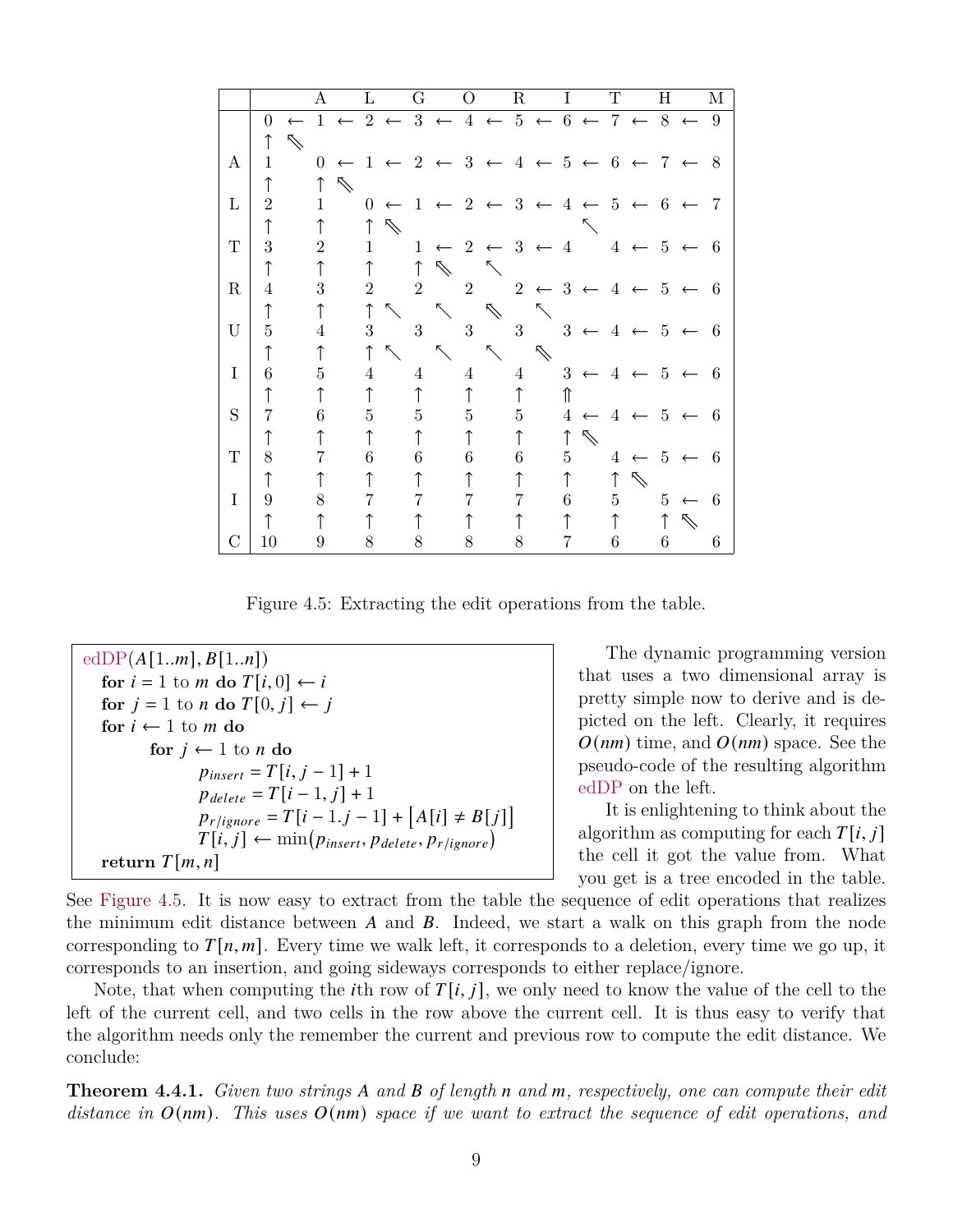$O(n+m)$  space if we only want to output the price of the edit distance.

**Exercise 4.4.2.** *Show how to compute the sequence of edit-distance operations realizing the edit distance using only*  $O(n + m)$  *space and*  $O(nm)$  *running time. (Hint: Use a recursive algorithm, and argue that the recursive call is always on a matrix which is of size, roughly, half of the input matrix.)*

#### **4.4.1. Shortest path in a DAG and dynamic programming**

Given a dynamic programming problem and its associated recursive program, one can consider all the different possible recursive calls, as *configurations*. We can create graph, every configuration is a node, and an edge is introduced between two configurations if one configuration is computed from another configuration, and we put the additional price that might be involved in moving between the two configurations on the edge connecting them. As such, for the edit distance, we have directed edges from the vertex  $(i, j)$  to  $(i, j - 1)$  and  $(i - 1, j)$  both with weight 1 on them. Also, we have an edge between  $(i, j)$  to  $(i-1, j-1)$  which is of weight 0 if  $A[i] = B[j]$  and 1 otherwise. Clearly, in the resulting graph, we are asking for the shortest path between  $(n, m)$  and  $(0, 0)$ .

And here are where things gets interesting. The resulting graph G is a DAG (*directed acyclic graph*[⑤](#page-9-0)). DAG can be interpreted as a partial ordering of the vertices, and by topological sort on the graph (which takes linear time), one can get a full ordering of the vertices which agrees with the DAG. Using this ordering, one can compute the shortest path in a DAG in linear time (in the size of the DAG). For edit-distance the DAG size is  $O(nm)$ , and as such this algorithm takes  $O(nm)$  time.

This interpretation of dynamic programming as a shortest path problem in a DAG is a useful way of thinking about it, and works for many dynamic programming problems.

More surprisingly, one can also compute the longest path in a DAG in linear time. Even for negative weighted edges. This is also sometime a problem that solving it is equivalent to dynamic programming.

## **4.5. Shortest paths in a graph**

#### **4.5.1. Bellman-Ford**

You are given a graph G with weights on its edges (potentially with negative weights), and a start vertex s. For an edge  $e = (u, v)$ , let  $\ell(e) = \ell(u, v)$  denote the weight of the edge. We would like to compute the shortest path from  $s$  to all the vertices of G. If there is a walk from  $s$  to any vertex  $x$ , that involves a negative cycle, then the algorithm should stop and report that the input instance is ill defined and contains a negative cycle.

To this end, let  $g(v, i)$  be the length of the shortest walk from s to v that uses at most i edges. We have the following recursive definition for  $g$ :

$$
g(v,i) = \begin{cases} 0 & i = 0 \text{ and } v = s \\ \infty & i = 0 \text{ and } v \neq s \\ \min \begin{cases} \min_{e=(u,v)\in \mathsf{E}(\mathsf{G})} \big(g(u,i-1) + \ell(e)\big) \\ g(v,i-1) \end{cases} & \text{otherwise.} \end{cases}
$$

Clearly, this recursive formula makes progress as the second parameter  $i$  decreases in the recursive calls. We are going to compute  $g(v, n+1)$ , for all  $v \in V(G)$ . The recursive function can be turned into a

<span id="page-9-0"></span> $\delta$ No cycles in the graph – its a miracle!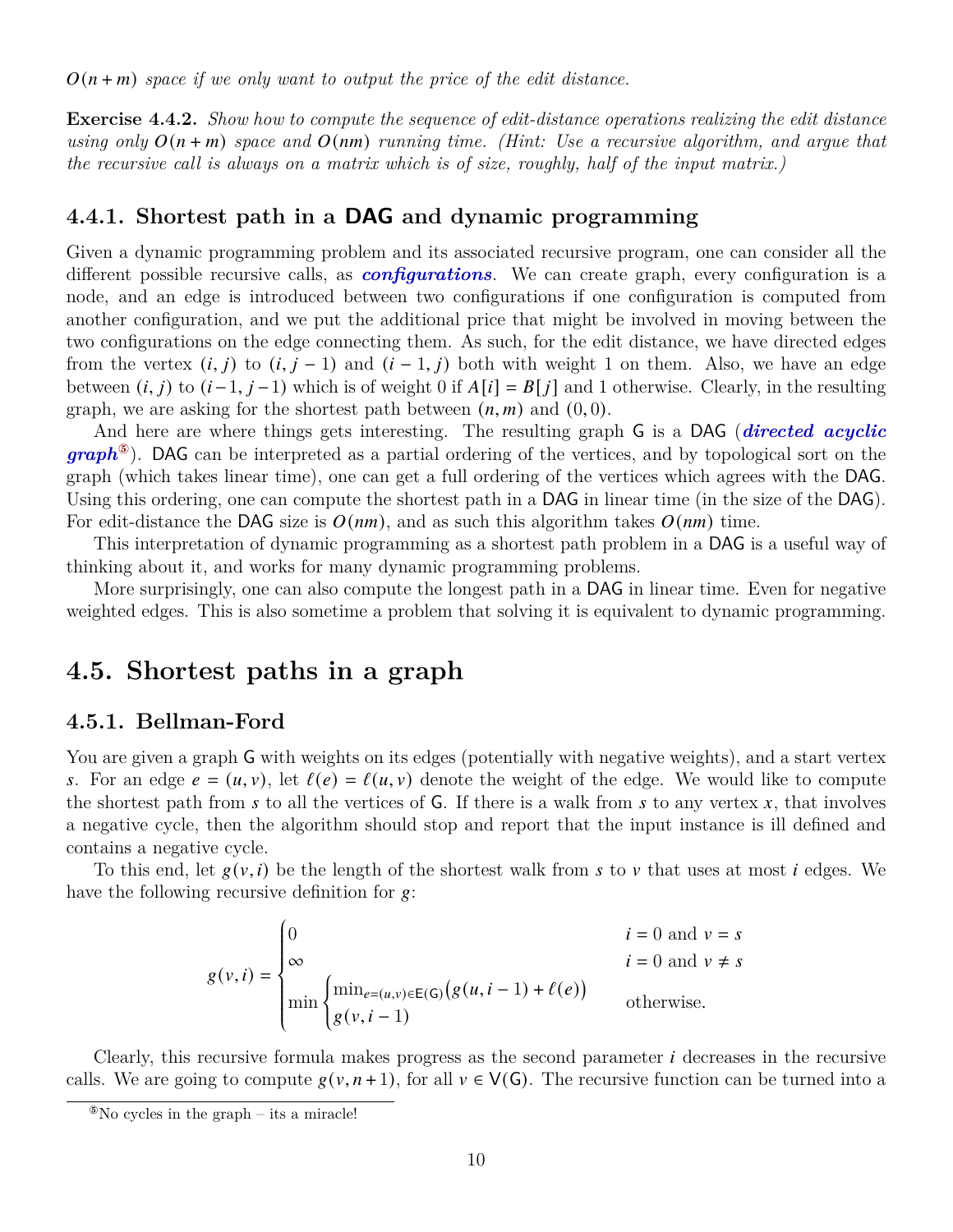```
BellmanFordR(v, i):
if i = 0 and v = s then return 0
if i = 0 then return +∞
\alpha \leftarrow BellmanFordR(v, i - 1)for e = (u, v) \in E(G) do
     \alpha \leftarrow \min(\alpha, \text{ BellmanFordR}(u, i-1) + \ell(e))return \alpha
```
Figure 4.6: The extremely inefficient recursive version of Bellman-Ford.

```
bfM}(v, i):
if C[v, i] is defined then
   return C[v, i]if i = 0 and v = s then
   C[v, i] \leftarrow 0return 0
if i = 0 then
   C[v, i] \leftarrow +\inftyreturn +∞
\alpha \leftarrow b f M(v, i - 1)for e = (u, v) \in E(G) do
     \alpha \leftarrow \min(\alpha, b f M(u, i-1) + \ell(e))C[v, i] \leftarrow \alphareturn 
                                                 BellmanFordM(G, s):
                                                    C \leftarrow empty hash table
                                                    // I.e., C is an associative map.
                                                    Init array d[] indexed by the vertices of G
                                                    for v \in V(G) do
                                                       d[v] \leftarrow b f M(v, n)return d[\cdots]
```
Figure 4.7: The memoized version of Bellman-Ford.

recursive code in a pretty straight fashion way, as demonstrated in [Figure 4.6.](#page-10-0) It is not hard to see that the running time of this function in practice is going to be exponential, since we are going to repeated compute the same values again and again.

To get a faster algorithm, we are going to use memoization, so we do not repeat computation. We also preprocess the graph, so that each vertex has the list of incoming edges. This preprocessing takes  $O(n+m)$  time. With preprocessing, one can compute  $g(v, i)$ , for all  $v \in V(G)$ , in  $O(n+m)$  time, assuming that  $g(v, i - i)$  is given to us for all  $v \in V(G)$ . Namely, using memoization, one can compute  $g(v, n + 1)$ , for all  $v \in V(G)$ , in  $O(n(n + m))$  time. This memoized version is depicted in [Figure 4.7.](#page-10-1)

We will next show how to convert it into an iterative code, but first, let us worry about negative cycles.

#### **4.5.1.1. Negative cycles reachable from**

**Lemma 4.5.1.** *There is a negative cycle reachable from* s in  $G \iff$  there exists a vertex  $v \in V(G)$ *, such that*  $g(v, n) < g(v, n-1)$ .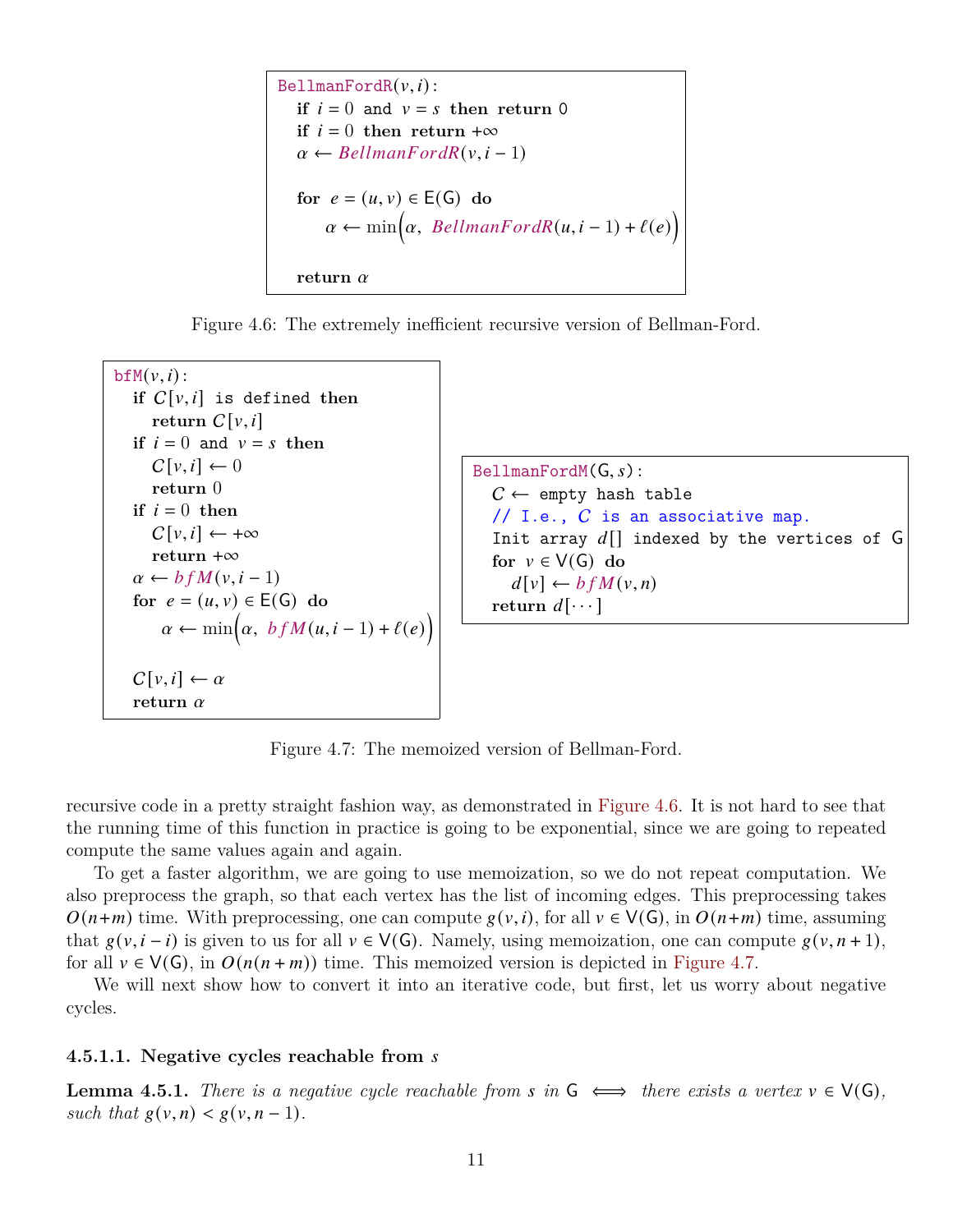<span id="page-11-0"></span>Bellman-Ford(G, s):

\nfor each 
$$
u \in V
$$
 do

\n $d(u) \leftarrow \infty$ 

\n $d(s) \leftarrow 0$ 

\nfor  $k = 1$  to  $n - 1$  do

\nfor each  $v \in V$  do

\nfor each edge  $(u, v) \in in(v)$  do

\n $d(v) = \min\{d(v), d(u) + \ell(u, v)\}$ 

\n(\* One more iteration to check if distances change \*)

\nfor each  $v \in V$  do

\nfor each edge  $(u, v) \in in(v)$  do

\nif  $(d(v) > d(u) + \ell(u, v))$ 

\nOutput "Negative Cycle"

\nfor each  $v \in V$  do

\n $d(s, v) \leftarrow d(v)$ 

Figure 4.8

*Proof:* Observe that  $g(v, i)$  is the length of the shortest walk from s to v using at most *i* edges. As such, if  $g(v, n) < g(v, n-1)$  then there must be a walk using exactly n edges, from s to v, that is shorter from any walk using fewer edges (indeed, a change in distances happens in iteration  $i$  only if it corresponds to a walk that uses exactly *i* edges). But such a walk must include a cycle, and this cycle must be negative as otherwise, it can be removed and result in a shorter walk.

As for the other direction, let  $C = u_0, u_2, \ldots, u_{k-1}$  be a negative cycle reachable from s, and observe that

$$
d(u_i, n) \leq d(u_{i-1}, n-1) + \ell(u_{i-1}, u_i),
$$

where  $u_{-1} = u_{k-1}$ . Adding up all these inequalities for all *i*, we have

$$
\sum_{i=0}^{k-1} d(u_i, n) \le \sum_{i=0}^{k-1} d(u_{i-1}, n-1) + \sum_{i=0}^{k-1} \ell(u_{i-1}, u_i),
$$

Rearranging, we have

$$
\sum_{i=0}^{k-1} \Bigl(d(u_i,n)-d(u_i,n-1)\Bigr)=\sum_{i=0}^{k-1} \Bigl(d(u_i,n)-d(u_{i-1},n-1)\Bigr)\leq \ell(C)<0.
$$

Namely, there must be an index *i*, such that  $d(u_i, n) < d(u_i, n-1)$ , as claimed.

#### **4.5.1.2. The iterative version**

Using a two dimensional array, and turning this into an iterative algorithm, we get the algorithm depicted in [Figure 4.8.](#page-11-0)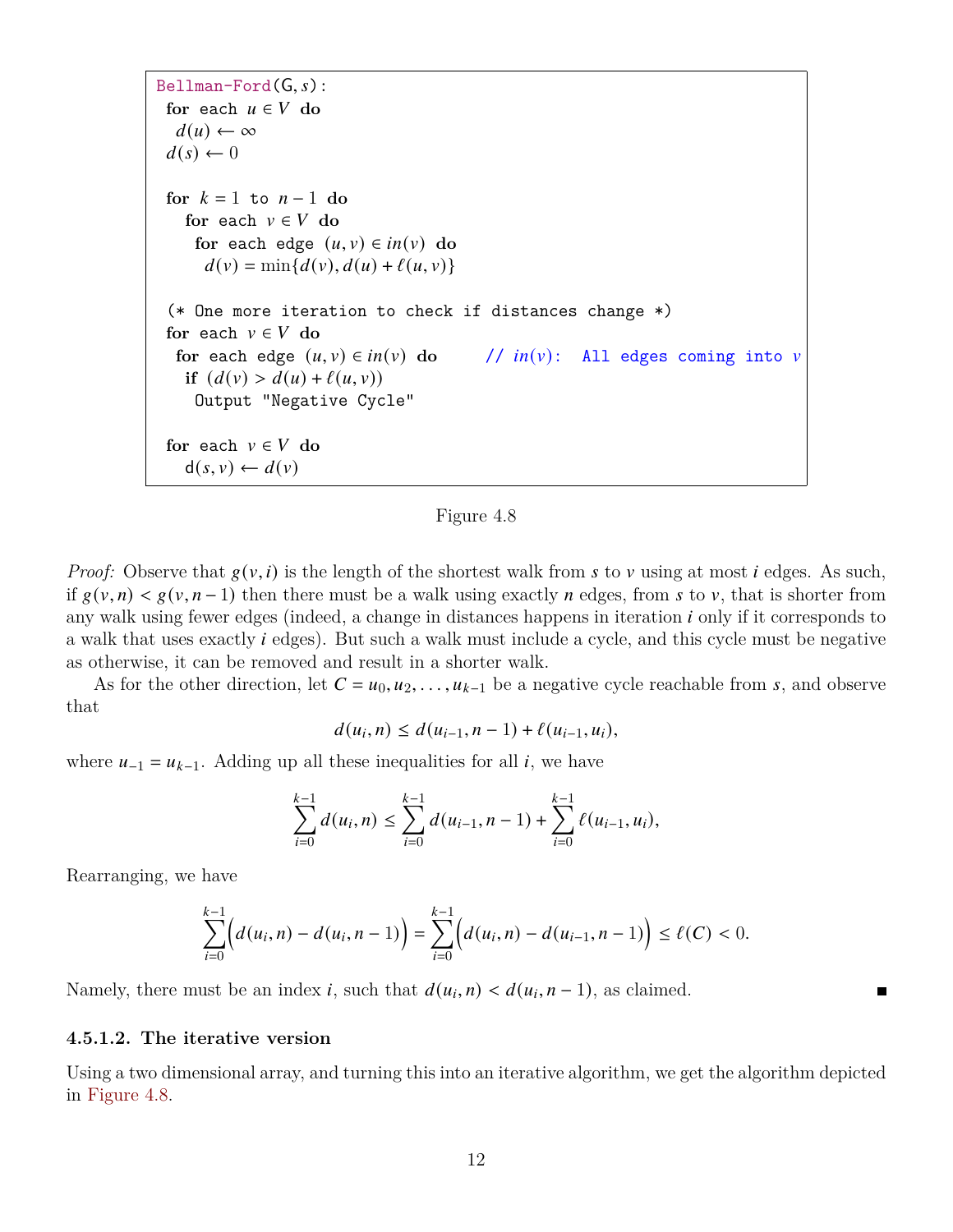

Figure 4.9: The intermediate shortest paths:  $dist(i, j, 0) = 100$ ,  $dist(i, j, 1) = 9$ ,  $dist(i, j, 2) = 8$ ,  $dist(i, j, 3) = 5.$ 

#### **4.5.1.3. The result**

**Theorem 4.5.2 (Bellman-Ford algorithm).** *Let* G *be a directed graph with vertices and edges, with weights (potentially negative) on the edges, and let* s be a vertex in  $\mathsf{G}$ . One can compute in  $O(nm)$ *time the shortest path from to all the vertices of* G*, or alternative, output that there is a negative length cycle reachable from .*

Remark 4.5.3. A nice consequence of the above algorithm is that one can modify it, so that it detects if there is any negative cycle in  $\mathsf{G}$  in  $O(n + m)$  time.

#### **4.5.2. Floyd-Warshall: All-Pairs Shortest Paths**

Definition 4.5.4. The input is (undirected or directed) graph  $G = (V, E)$  with edge lengths. For edge  $e = (u, v)$ , let  $\ell(e) = \ell(u, v)$  denote its length. The task at hand is compute the shortest paths for all pairs of nodes in G.

The easy solution is to apply single-source algorithms  $n$  times, once for each vertex. If there are no negative edges, then this can be done in  $O(nm + n^2 \log n)$  time using Dijkstra. If there are negative length edges, then the running time is  $O(n^2m)$ , which is  $\Theta(n^4)$  if  $m = \Omega(n^2)$  (by using Bellman-Ford.

A better recursive solution comes from guessing the intermediate vertex. To this end, number the vertices of G arbitrarily as  $v_1, v_2, \ldots, v_n$ . Let

 $dist(i, j, k)$ 

denote the length of shortest walk from  $v_i$  to  $v_j$  among all walks in which the largest index of an *intermediate node* is at most  $k$  (could be  $-\infty$  if there is a negative length cycle).

**Exercise 4.5.5.** For the following graph,  $dist(i, j, 2)$  is:



The two possibilities of  $dist(i, j, k)$  are depicted in [Figure 4.10,](#page-13-0) and we get the following recursive formula:

$$
dist(i, j, k) = \begin{cases} \ell(i, j) & k = 0 \text{ and } (i, j) \in E(G) \\ +\infty & k = 0 \text{ and } (i, j) \notin E(G) \\ \min \begin{cases} \text{dist}(i, j, k - 1) & k > 0. \\ \text{dist}(i, k, k - 1) + \text{dist}(k, j, k - 1). \end{cases} & k > 0. \end{cases}
$$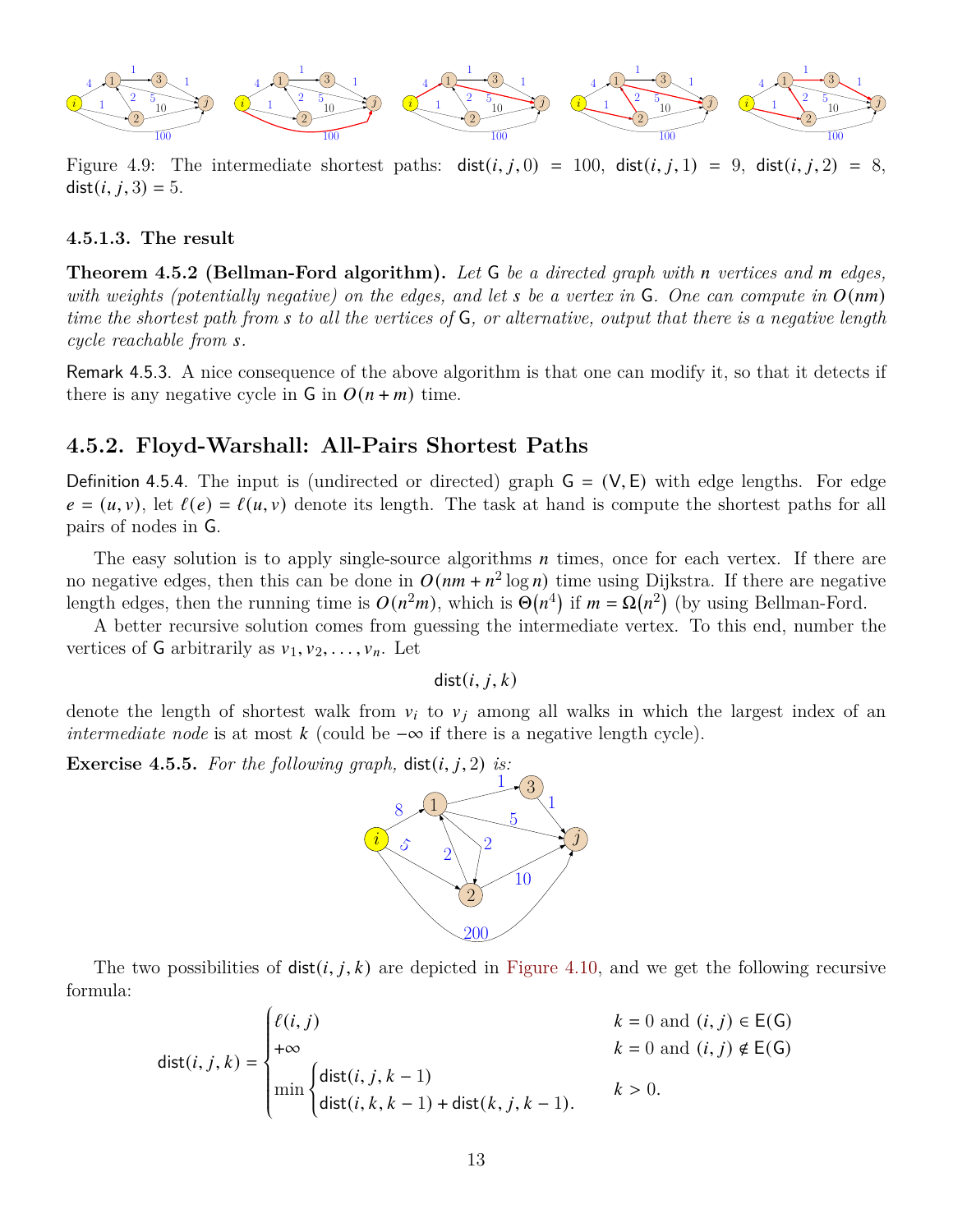<span id="page-13-0"></span>

Figure 4.10

<span id="page-13-1"></span>Floyd-Warshall: for  $i = 1$  to  $n$  do for  $j = 1$  to  $n$  do  $dist(i, j, 0) = \ell(i, j)$  //  $\ell(i, j) = \infty$  if  $(i, j) \notin E(G)$ , and 0 if  $i = j$  $next(i, j) = -1$ for  $k = 1$  to *n* do for  $i = 1$  to  $n$  do for  $i = 1$  to  $n$  do **if**  $(\text{dist}(i, j, k - 1) > \text{dist}(i, k, k - 1) + \text{dist}(k, j, k - 1))$  then  $dist(i, j, k) = dist(i, k, k - 1) + dist(k, j, k - 1)$  $next(i, j) = k$ for  $i = 1$  to  $n$  do **if**  $(\text{dist}(i, i, n) < 0)$  then Output that there is a negative length cycle in  $G$ 

Figure 4.11: Floyd-Warshall Algorithm

The correctness of the above recursive formula follows, since if shortest walk from  $i$  to  $j$  goes through k, then k occurs only once on the path — otherwise there is a negative length cycle. If  $dist(k, k, k-1)$ 0, then the graph  $\mathsf G$  contains a negative length cycle (that contains  $k$ ).

The dynamic programming version of the resulting algorithm is depicted in [Figure 4.11.](#page-13-1)

The resulting running time is  $\Theta(n^3)$ , and the space used is  $\Theta(n^3)$ .

The correctness follows via induction on the recursive definition. We omit the tedious details here.

**Floyd-Warshall Algorithm: Finding the Paths.** A natural question is how to compute the paths in addition to the distances. The idea is as follows:

- Create a  $n \times n$  array next that stores the next vertex on shortest path for each pair of vertices
- Modify the algorithm so that it computes the intermediate vertex that was used during the computation, and run this algorithm. [Figure 4.11](#page-13-1) depicts this modified version.
- With the two-dimensional array next, for any pair of given vertices  $i, j$  can compute a shortest path in  $O(n)$  time.

**Exercise 4.5.6.** Given **next** array and any two vertices i, j describe an  $O(n)$  algorithm to find a *i*-j *shortest path.*